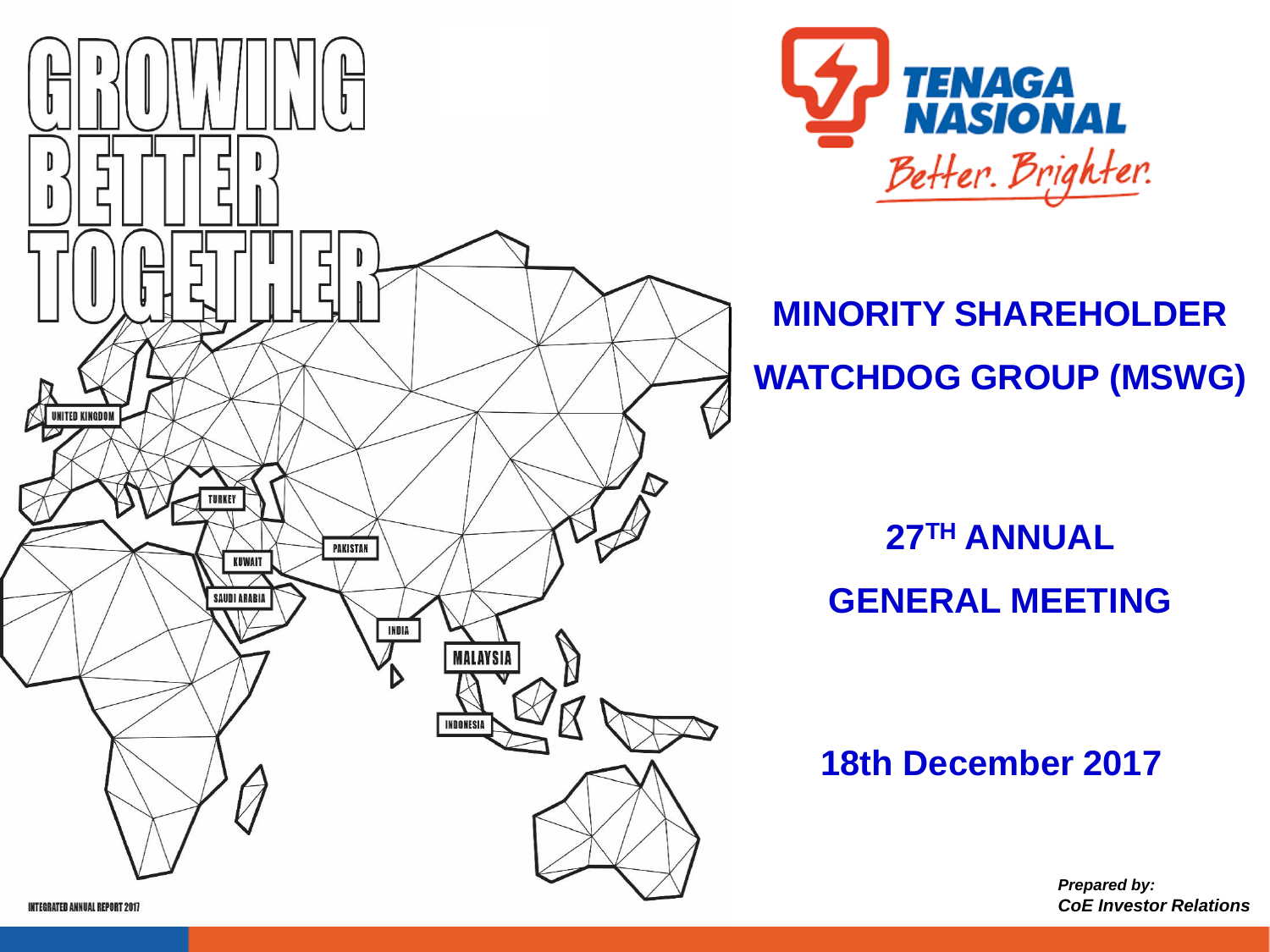## **MSWG**





- The Planning and Implementation Committee for Electricity Supply and Tariff (JPPPET) which is chaired by Minister of Energy, Green Technology and Water (KeTTHA) is responsible to determine and approve the Generation Development Planning for Peninsular Malaysia.
- In deciding future planting ups of generation plants, some of the factors considered are:
	- i. Reserve margin required
	- ii. Electricity demand growth
	- iii. Fuel cost projection
	- iv. Overall fuel mix including renewable energy
- The role of the committee is to ensure security, reliability, and affordability of the nation's electricity supply.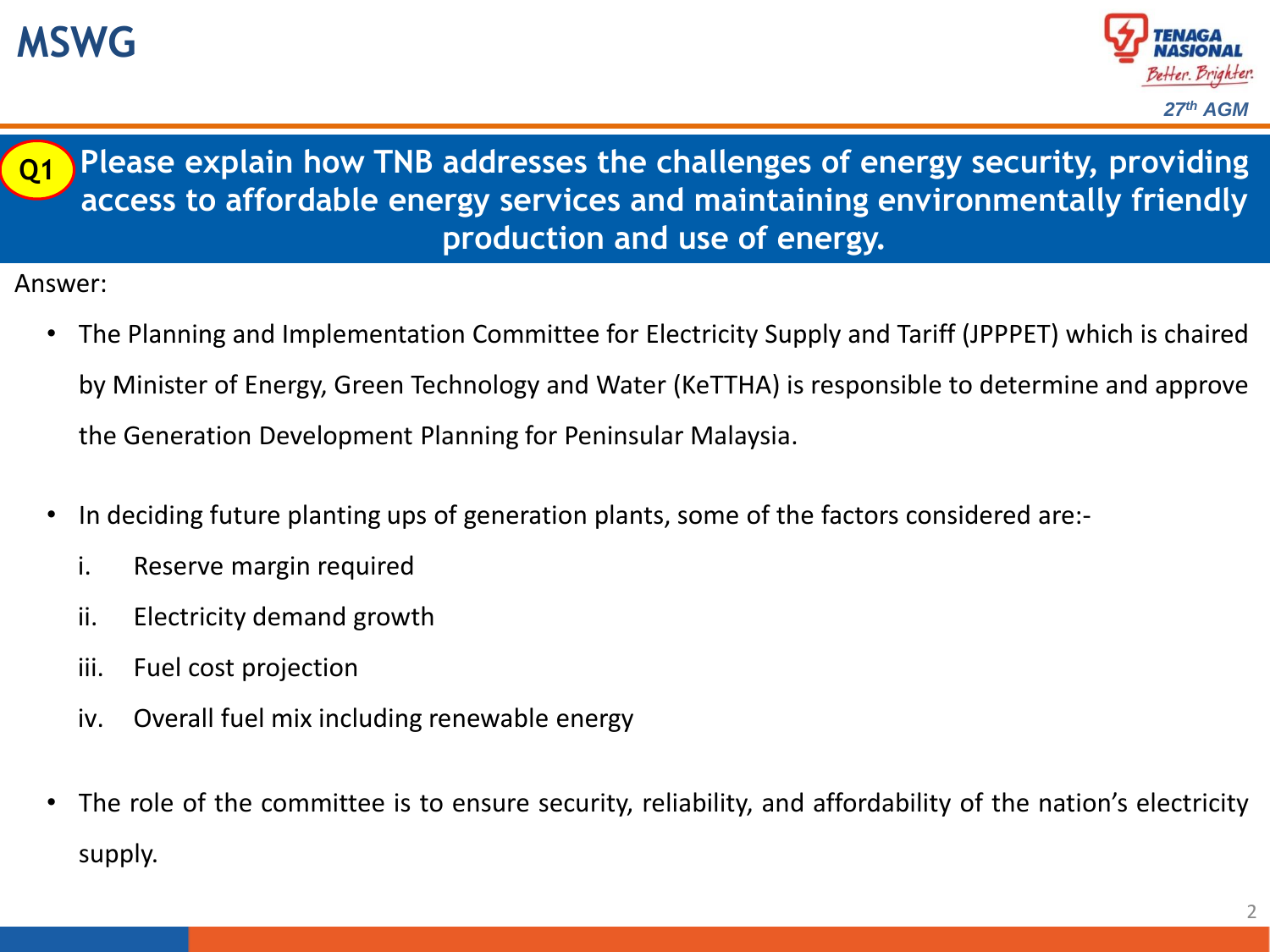





**How significant was the revenue and profit contribution from each of the acquisition of GMR Energy Limited ("GEL") and Vortex Investment S.a.r.l ("Vortex")?**

- $\triangleright$  The combined international portfolio contribution of GEL and Vortex is currently minimal
	- from the overall TNB's profit but it is expected to grow over the coming years.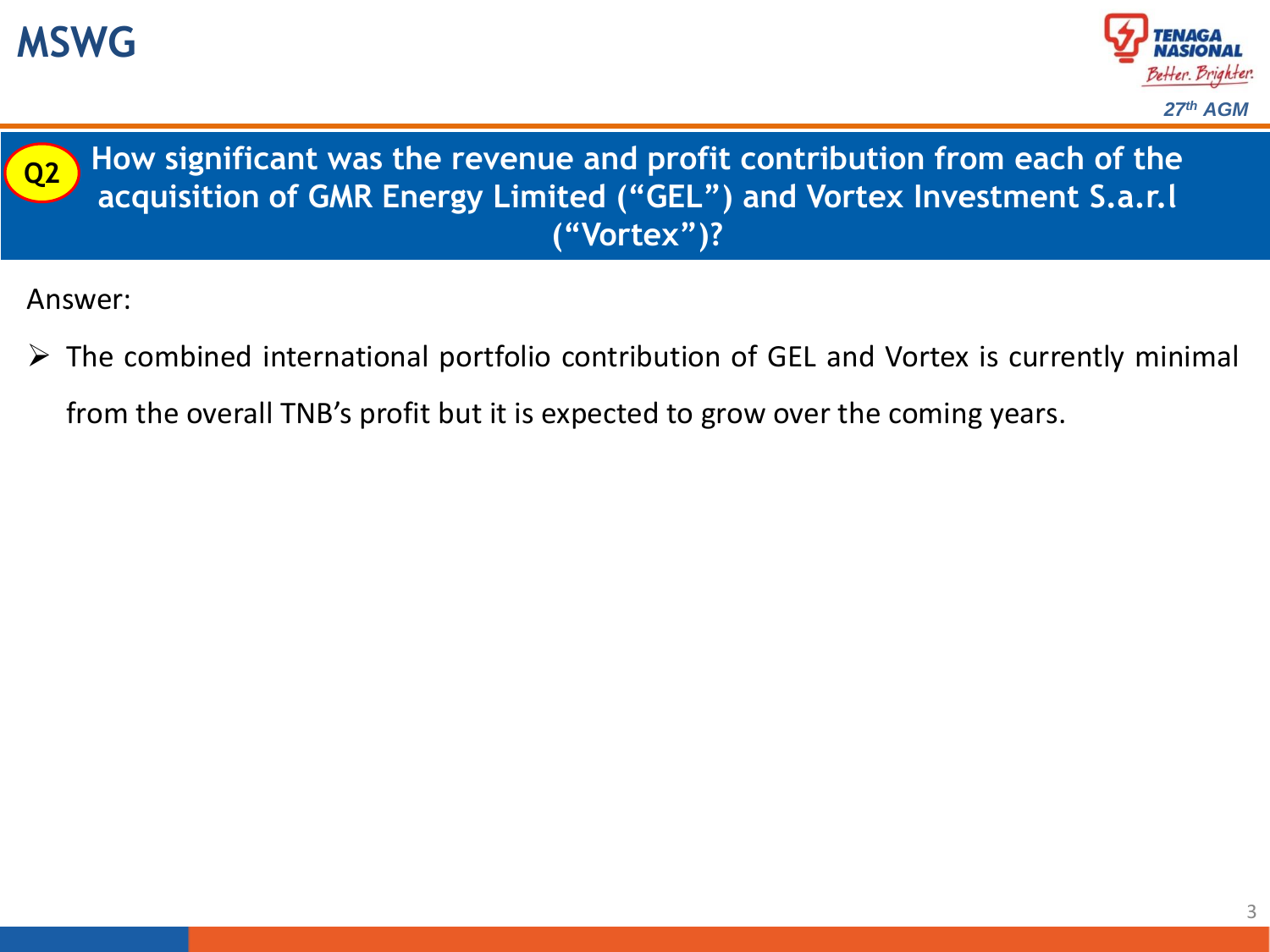## **MSWG**





**Gama Enerji Anonim Sirketi reported a substantially higher comprehensive expense of RM291.6 million in FY2017 compared to RM25.2 million in FY2016 as disclosed on page 206 of the Annual Report.**

**What was the reason for the higher expense?**

Answer:

 $\triangleright$  The RM291.6 million recognized in other comprehensive expenses for FY2017 is due to the restatement of the prior-year adjustments (PYAs) made by the associate in 2016, impacting the finalization of the purchase price allocation (PPA) as at 31 August 2017.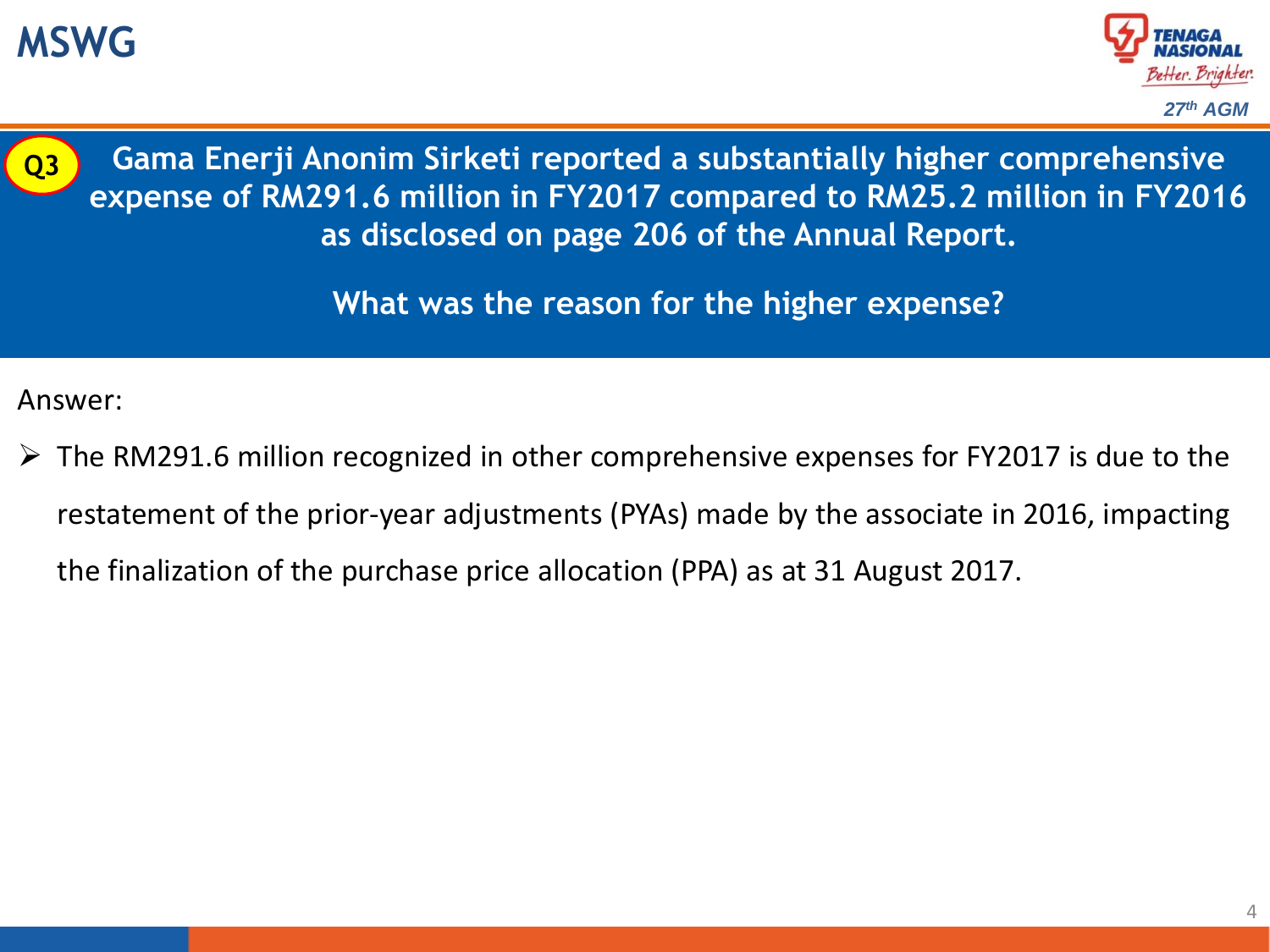





**The Profit After Tax of Sabah Electricity Sdn. Bhd. ("SESB") reduced substantially from RM128.7 million in FY2016 to RM44.7 million in FY2017 as disclosed on page 202 of the Annual Report.**

#### **What was the reason for the lower profit?**

Answer:

 Lower Profit After Tax of SESB this year are mainly due to high costs of provision of doubtful debt under MFRS139, provision made for legal cases and increase in manpower costs.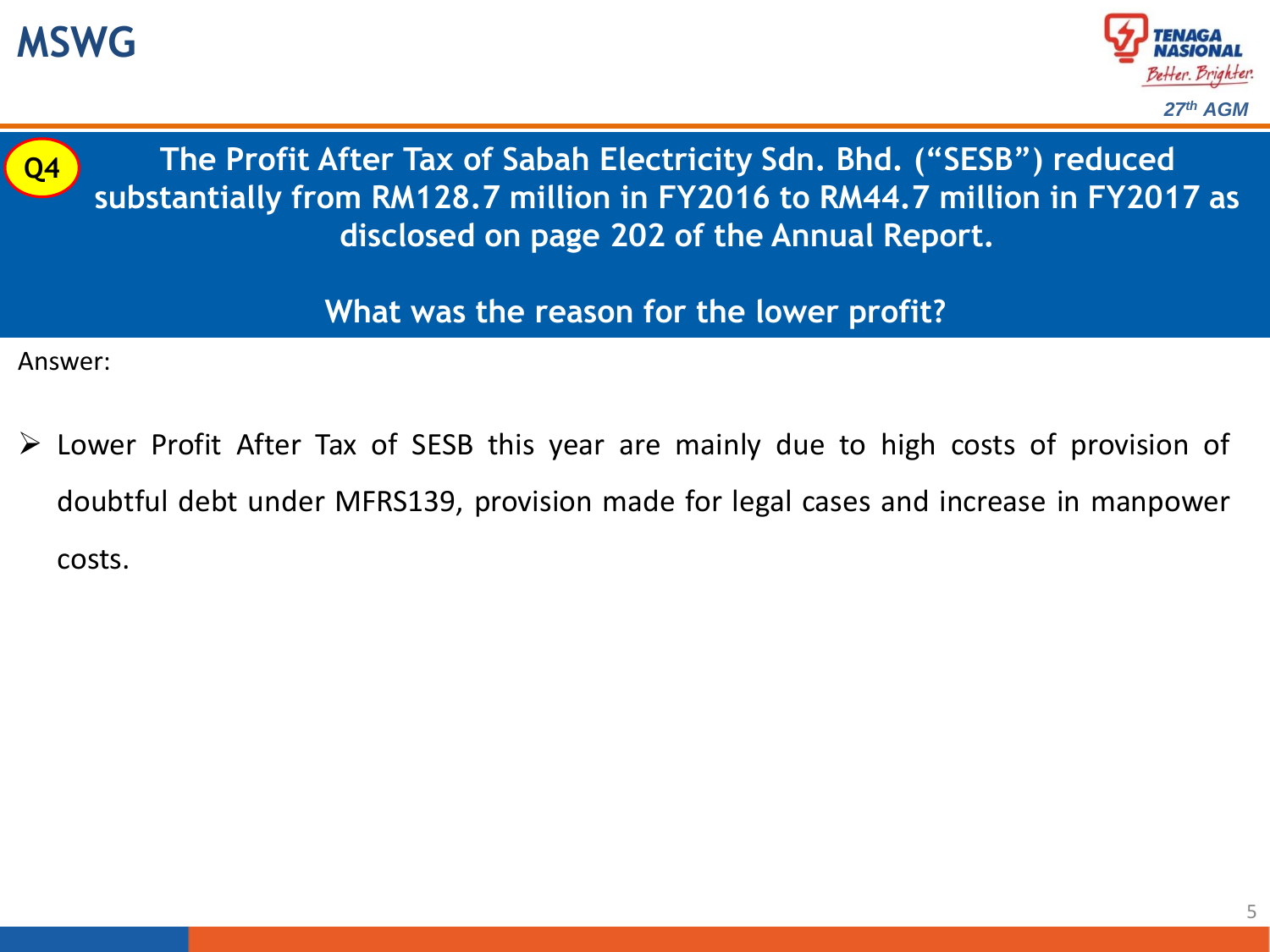





**TNB uses gas, coal, hydro, bio gas and solar as fuels in the generation of electricity.**

**Which fuel results in the lowest cost in electricity generation?**

- $\triangleright$  Coal and Gas are the two main fuel sources for electricity generation.
- $\triangleright$  In terms of thermal plants, coal fired power plants offers the cheapest generation sources in the grid system due to the lower price of coal as compared to gas.
- $\triangleright$  These coal plants serve the baseload demand and are expected to run in a continuous nature to meet the energy demand.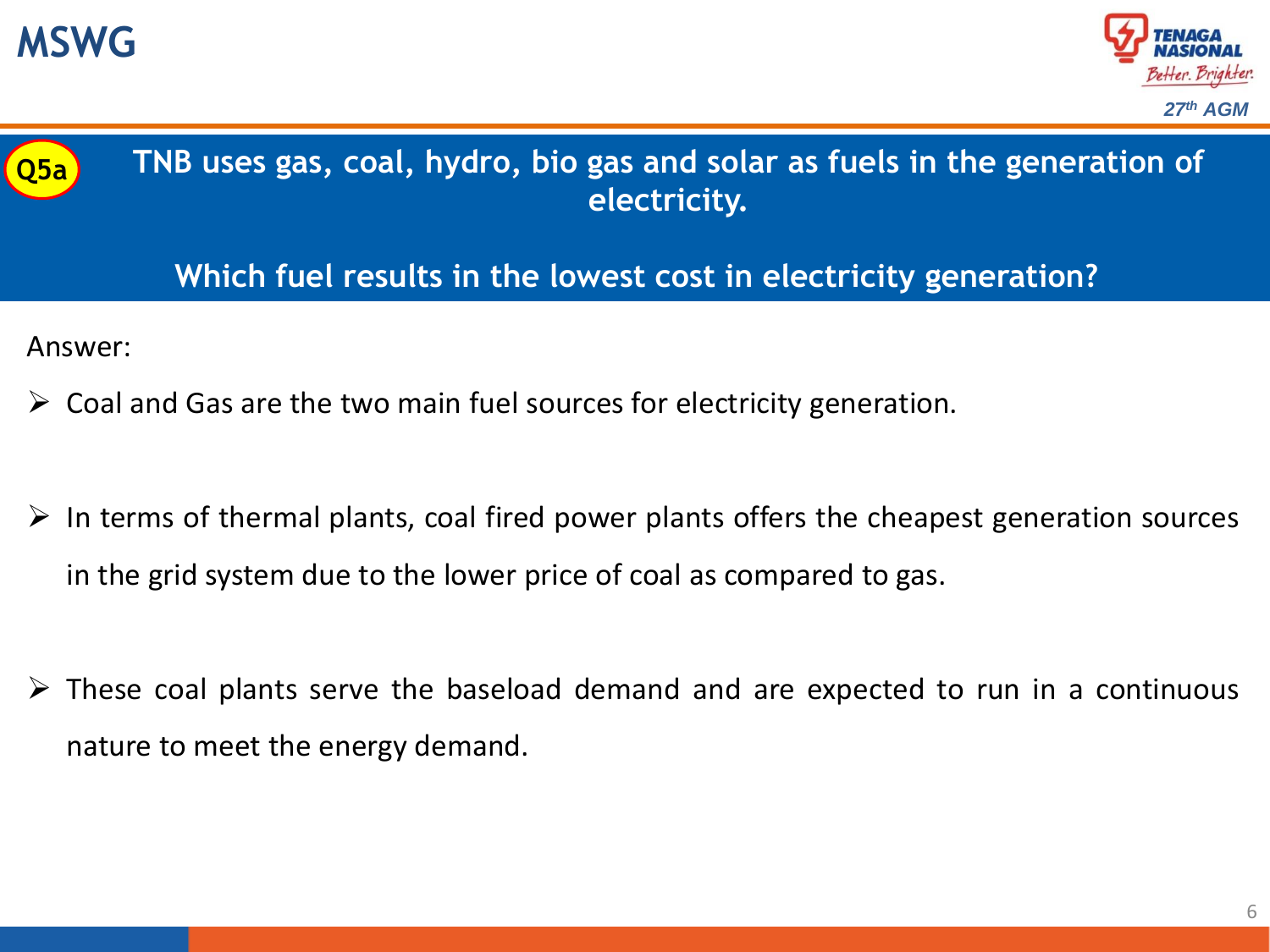





#### **Q5b What is TNB's preferred fuel usage in the future and why?**

- The Planning and Implementation Committee for Electricity Supply and Tariff (JPPPET) which is chaired by Minister of Energy, Green Technology and Water (KeTTHA) is responsible to determine and approve the Generation Development Planning for Peninsular Malaysia.
- $\triangleright$  In balancing the environmental requirement, security of supply and affordability of the country's' choice of fuel of future plant-up, the Generation Development Planning will be based on the guiding principle of the optimum fuel mix to achieve a Herfindahl-Hirschman Index (HHI) of less than 0.5 in a medium term and less than 0.4 in the long run. This index measures the level of fuel diversification to ensure less reliant on any single fuel source for electricity generation. This is to ensure better system security by providing adequate diversification of resources/fuels.
- $\triangleright$  For participation in generation development, the Energy Commission (EC) will take into consideration competitive bidding exercise and conditional award to potential power plant developers. TNB as a player in the Malaysian generation market will aim to participate in any generation opportunity as sought by the EC.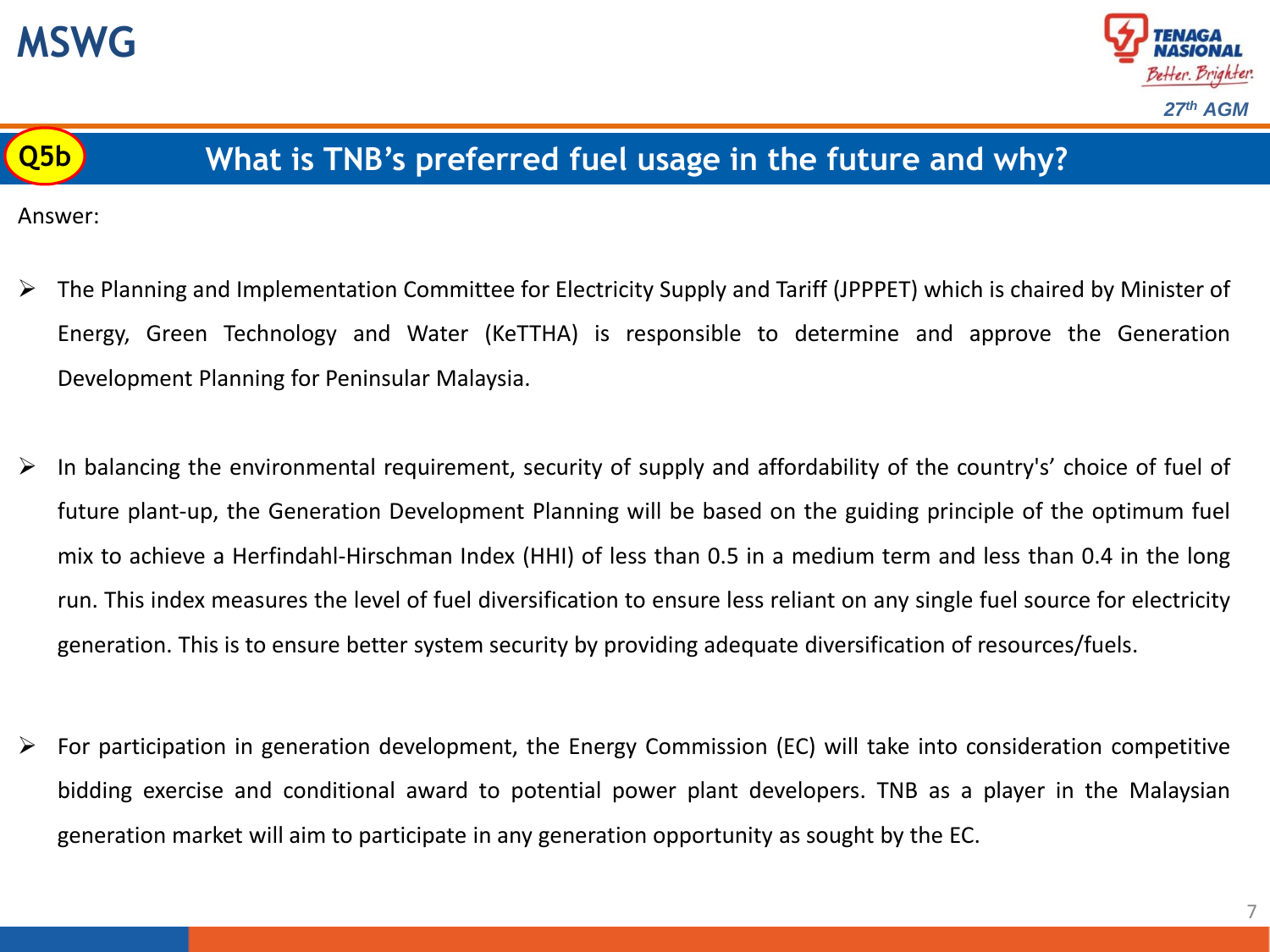





### **Q5b What is TNB's preferred fuel usage in the future and why?***(Cont.)*

- Additionally, TNB is committed towards the development of Malaysia's renewable energy by investing in infrastructure that allows more renewable energy to be connected to the grid.
- Our efforts lend support to the Government's renewable energy target, as stated in the 11th Malaysia Plan, to achieve 2,080MW of renewable energy installed capacity by the year 2020. In response, we have set our own target, under Reimagining TNB, to achieve a renewable energy capacity of 1,700MW by 2025.